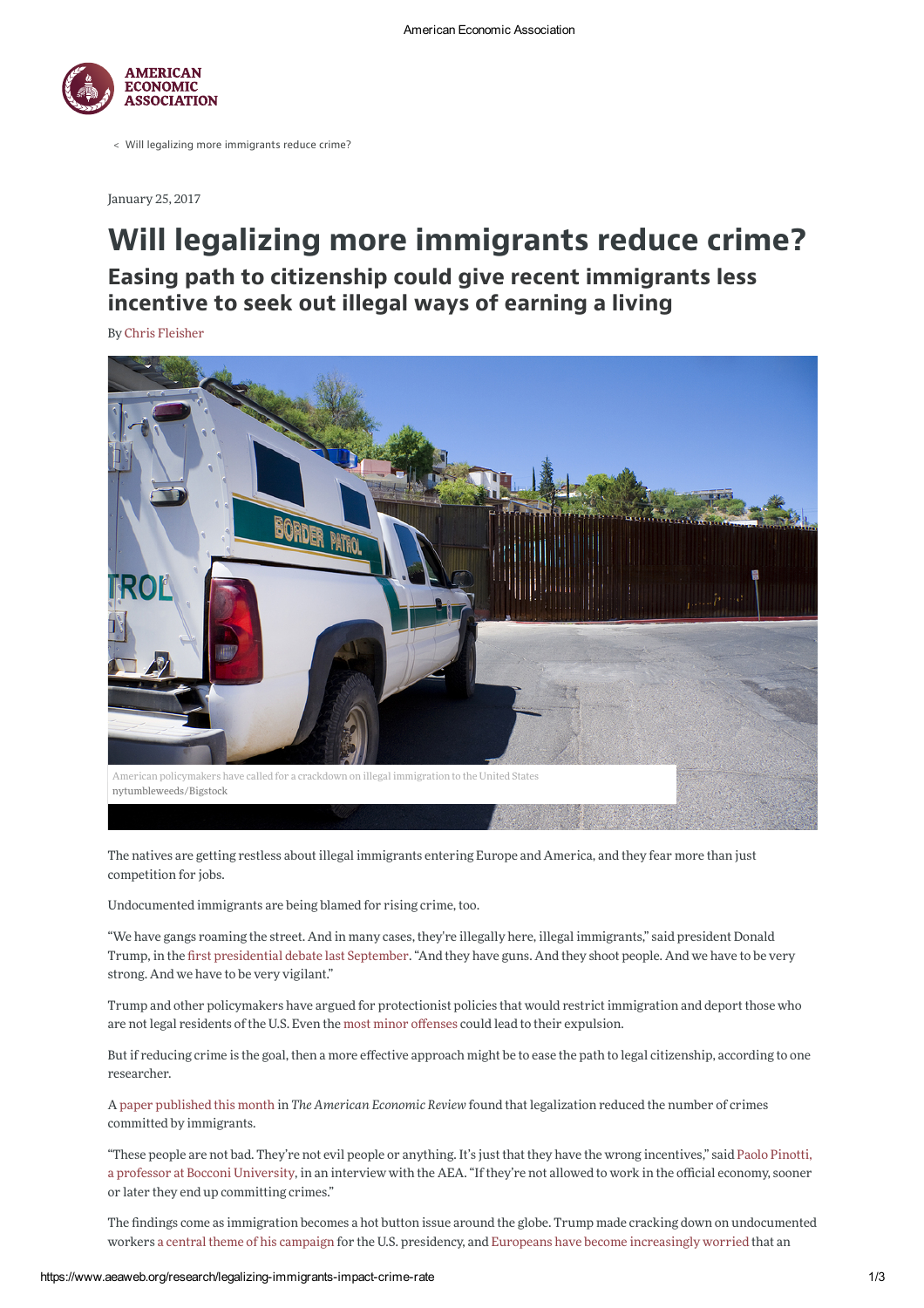influx of refugees exposes them to a higher threat of terrorism.

Pinotti says, however, that immigrants behave essentially the same as native workers when they have the same access to legal employment.



## If they're not allowed to work in the official economy, sooner or later they end up committing crimes.

## **Paolo Pinotti**

He examined his home country of Italy, where undocumented immigrants accounted for 80 percent of all immigrants arrested in 2006 for serious crimes even though they are a relatively small share of all foreigners living there.

Anyone working without legal status in Italy can have their employers "sponsor" them and apply online for a work permit. They have to be quick, though. There's a quota of available permits, which are handed out on a first-come, first-served basis on given "click days" throughout the year. Thousands of applicants are denied legal status every year because their employer applied too late.

Pinotti looked at criminal records for roughly 610,000 people who applied for permits in December 2007, and studied the probability for committing a serious crime before and after legalization.

When the permits were granted the following year, the crime rate for applicants who made the "click day" cutoff dropped to 0.8 percent, from 1.1 percent the year before. The rate for those who missed their chance remained the same.

Not everyone who made the cutoff necessarily got a permit, suggesting that the impact of obtaining legal status is even larger. Pinotti estimates that obtaining a work permit would drive down the crime rate by 0.6 percentage points  $-$  a 55 percent reduction.

"You must give them the right incentives," Pinotti said. "Ninety-nine point nine percent of the people, if they could choose between a legal job and committing crimes, they would choose the legal job."

## **Legal Issues**

North Americans and Europeans surveyed in 2009 said that illegal immigrants were more likely to commit crimes than those who were in their country legally.



View full size chart

Source: adapted from Tranatlantic Trends survey (2009)